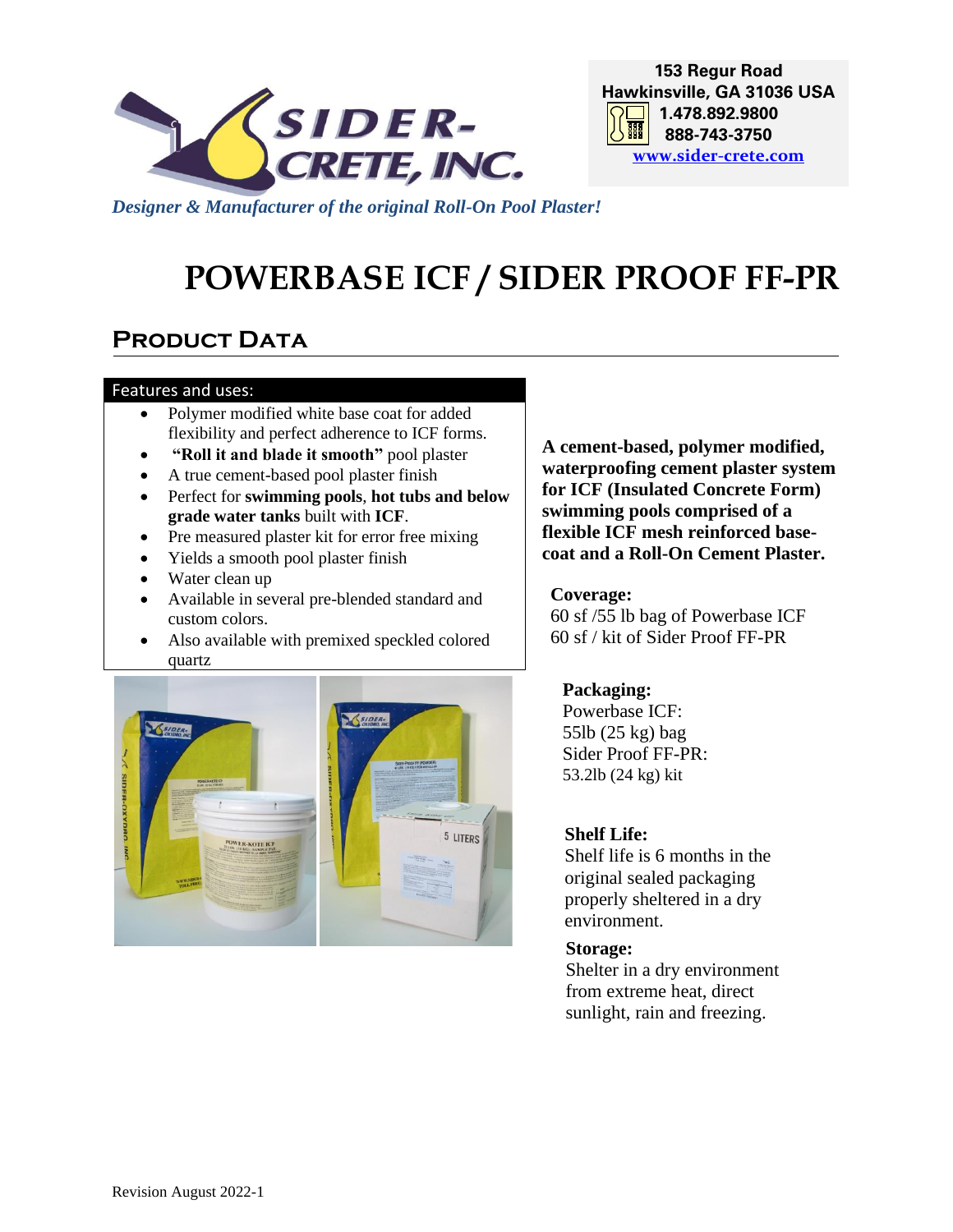#### Surface Preparation

Existing ICF surfaces must be free of all bond inhibiting materials including dirt, algae, release agents, grease, form oils and other foreign particles. Rasp entire surface of the ICF using an ICF/foam rasp. Irregular surfaces must be resurfaced and leveled to required tolerance and smoothness.

This coating **cannot** be applied to painted surfaces, steel or fiberglass surfaces.

#### Mixing Instructions

## **Powerbase ICF**

Approximately 4.5 to 5 quarts of clean cool potable water is to be added per bag of **Powerbase ICF**. Mix in a clean pail with a 1/2" drill and paddle or stucco mixer for 3 to 4 minutes to yield good plasticity and a homogeneous mix. Allow mix to rest for 3 to 4 minutes then remix adding water to adjust workability. Do not re-temper the material nor use partially set or frozen material in the mix.

## **Sider-Proof FF-PR**

#### **ENSURE THAT THE MATERIAL IS STORED AWAY FROM DIRECT SUNLIGHT. IF WARM MATERIAL IS MIXED, IT WILL SET VERY RAPIDLY.**

Shake well and pour the **Sider-Proof FF-PR** liquid into a clean bucket and then add ½ bag of powder. Mix thoroughly with a drill and mixing paddle for 10 to 20 seconds. Then add the rest of the powder and mix no less than 3 minutes to yield a good plasticity and achieve a homogeneous mix. Always pour the liquid component in first and then add powder while mixing for optimal results. Do not add any products in the mix, but you may add up to approximately ¼ to ½ cup of clean potable water to achieve a desired workability. If adding water to the mix, ensure the water is cool and **not** directly from the hose lying in the sun. Do not water-down the material too much as it will prevent the application of a thick coat.

The thickness of the applied material in two coats will be a minimum of 3/16" and a maximum of 1/4" with each coat of equal thickness to ensure proper hardness. If the material thickens in the mixing pail during the application process, you may add a small amount of water in the mix and remix the material to achieve the desired consistency. Do not use partially set or frozen material in the mix.

## Application

## **Powerbase ICF**

Apply **Powerbase ICF** directly over the ICF surface and concrete bottom with a clean, stainless steel trowel to a uniform thickness of 1/8" (3 mm). Lay the high-impact reinforcing mesh immediately over the wet **Powerbase ICF** and embed it in place with a trowel (mesh may be omitted on the concrete floor unless cracks are present). Overlap the mesh applied over ICF walls 3 inches and 6 inches onto the concrete bottom. All inside corners shall also have a 3 inch minimum overlap. Then apply an additional 1/8" (3mm) coat of **Powerbase ICF** over the ICF areas (a second coat is not necessary on the concrete bottom) and level to achieve a smooth basecoat with a total thickness of  $\frac{1}{4}$ " (6 mm). The mesh should be fully embedded and no pattern of the mesh should be visible on the surface of **Powerbase ICF**. Allow to dry for a minimum of 48 hours with sun exposure in ambient temperature above 70°F (21.1°C).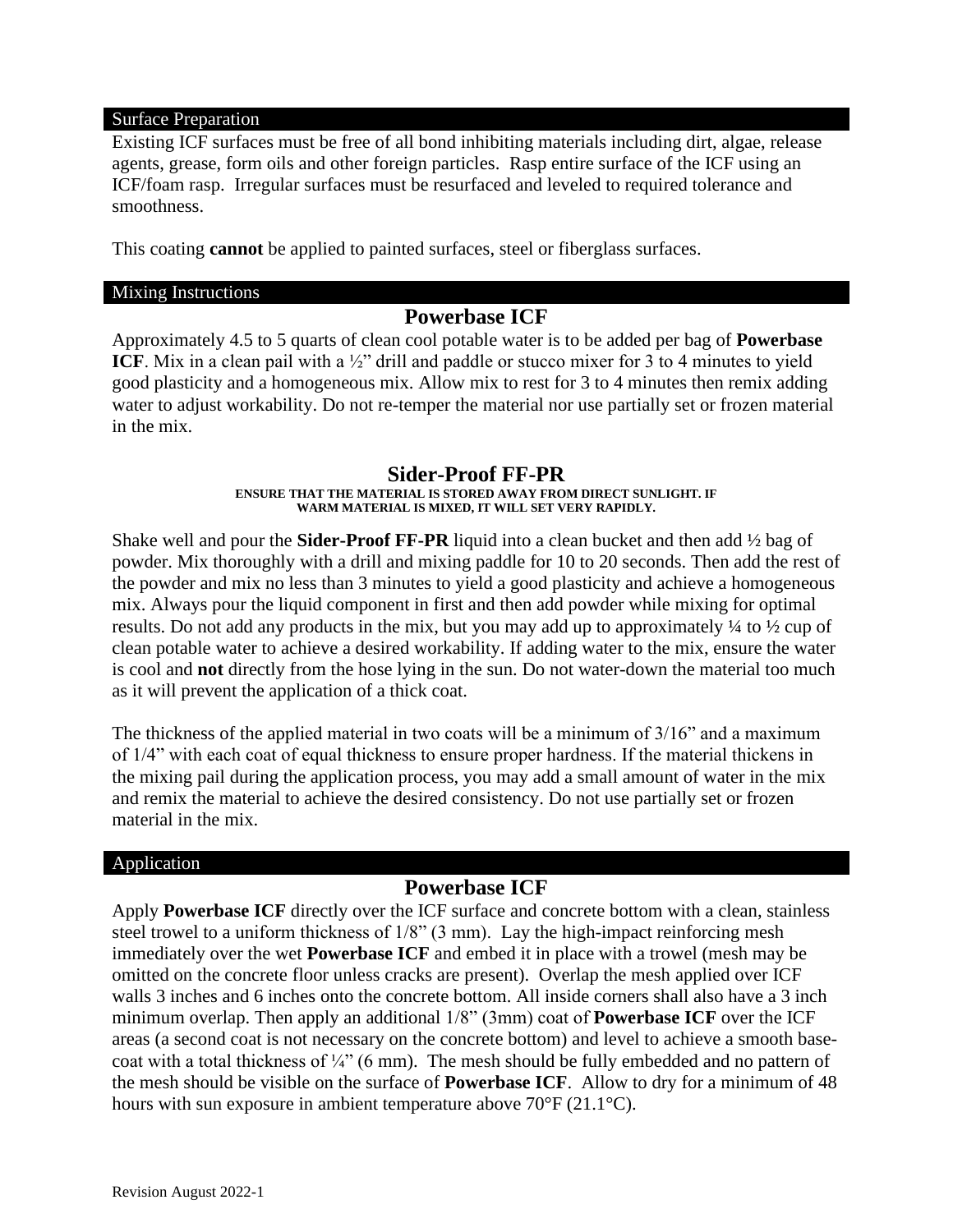## **Sider-Proof FF-PR**

#### **IT IS RECOMMENDED TO APPLY THE MATERIAL IN THE EARLY MORNING DURING COOLER TEMPERATURES, AS A HOT SURFACE MAY FORCE THE MATERIAL TO SET TOO QUICKLY**.

Apply **Sider-Proof FF-PR** directly to **Powerbase ICF**. The thickness of the applied material in two coats will be a minimum of 3/16" and a maximum of 1/4" with each coat of equal thickness to ensure proper hardness.

**Sider-Proof FF-PR** is applied on existing pool plaster, concrete or masonry substrates (Powerbase base-coat may be necessary) in two coats. The thickness of the applied material in two coats will be 3/16" (min) to a 1/4" (max) with each coat of equal thickness to ensure proper hardness. Additional coats of equal thickness may be applied if necessary.

Apply when ambient and shell/surface temperatures are above  $45^{\circ}$  F ( $8^{\circ}$  C) during application and drying period. Do not apply to overheated, excessively dry or frozen substrate, or during periods of high winds. Mist as necessary to prevent rapid drying in high temperature applications. Do not allow more than 5 days between coats.

Once mixed, dip the roller directly into the mixing pail; do not use a roller pan. Apply the first coat with a paint roller and roll smoothly; then immediately and simultaneously smooth the coating with the MagicTrowel® from bottom-to-top for the walls and side-to-side for the floor (remove the cover from the MagicTrowel®). Keep the rubber blade on the MagicTrowel® continuously clean and wet. Allow for a slight rough finish on the first coat to ensure proper mechanical adherence of the second coat. Do not roll over applied material that has already started to set as it will damage it.

Allow the first coat to dry for approximately 24 hours (depending on ambient conditions) prior to the application of the second coat; however, do not allow more than 5 days between coats. Apply the second coat in the same manner as the first coat. Apply the second coat with a paint roller and roll smoothly, then immediately smooth the coating with the MagicTrowel®. For details, corners, steps and edges, sponge floating may be used to render a smooth finish.

To expose the quartz for the **Sider-Proof FF-PR** in the **Speckled Colors** (premixed with colored quartz), during the application of the second coat, sponge float the coating as it starts to set by lightly misting the surface with water (using a hand-held spray bottle) and gently rubbing the coating in a circular motion with a damp grout sponge, until the quartz are evenly revealed.

Tips:

- ❖ It is recommended to apply each coat continuously to prevent 'cold joints'. If the project is too large to complete each coat continuously, then a tile break may be installed.
- ❖ To render a very smooth finish, using a spray bottle, lightly mist the surface with clean water while using the MagicTrowel<sup>®</sup>.
- ❖ After 24 hours to 48 hours of drying time following the second coat, any rough areas may be sanded with a fine grit sand paper for a smooth finish.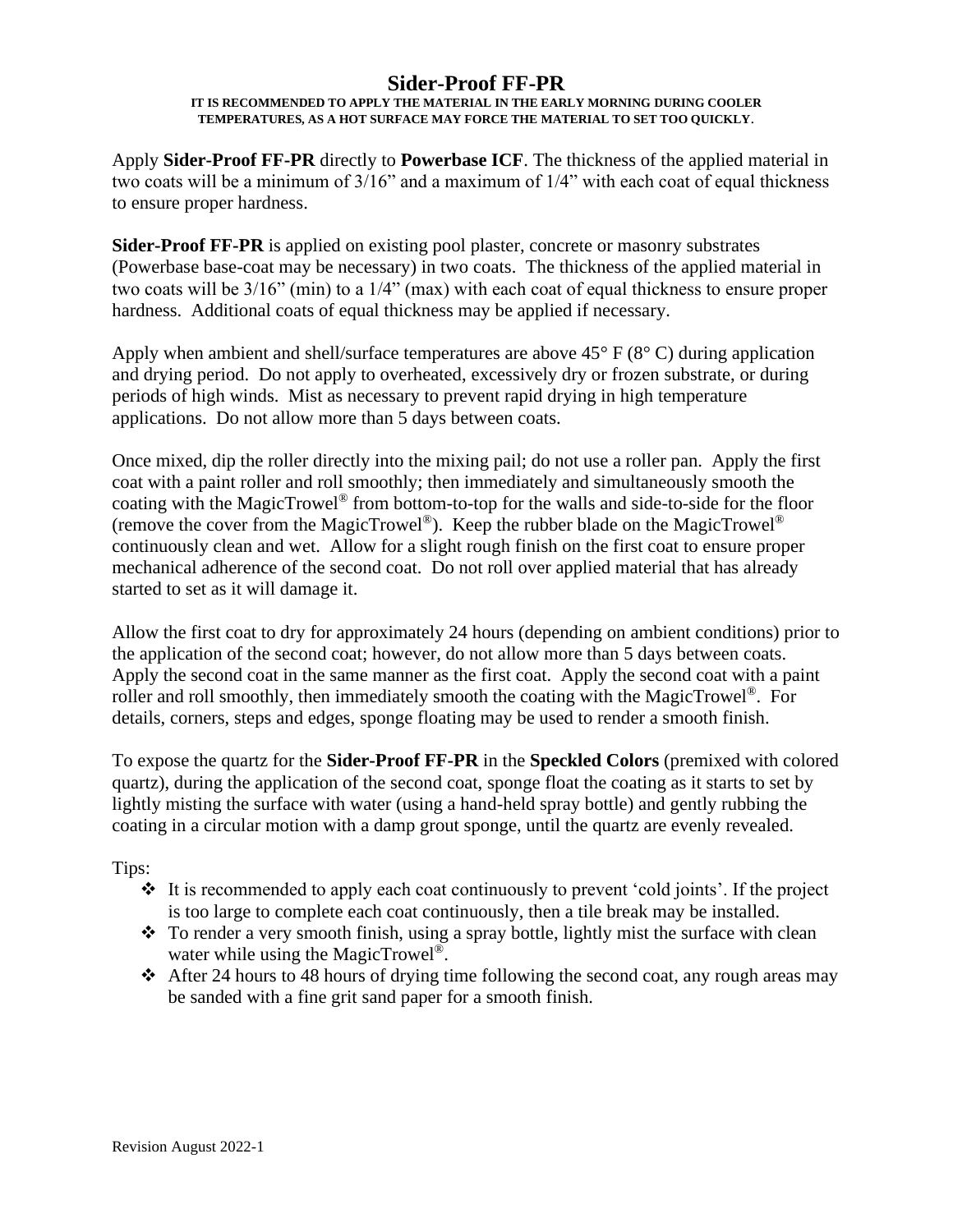## **Start-Up Procedures**

Allow **Sider-Proof FF-PR** to fully dry (minimum 48 hrs - depending on ambient temperatures) prior to filling the pool with clean water.

Additional drying time is recommended for indoor projects or projects in cooler ambient temperatures. Ensure that all signs of dampness in **Sider-Proof FF-PR** have dried and the coating is uniform in color.

Regardless of the amount of time the coating has air-dried, the following instructions must be followed starting with day 1.

At no time should any person or pets be allowed in the pool during the fill and start-up process.

For all pools, it is recommended to pre-dilute all chemicals with pool water in a pail prior to adding to the pool water. To ensure years of long-lasting durability, continually maintain a balanced water chemistry.

## **RECOMMENDATIONS**

The pool will start to **hydrate** immediately after mixing, with the majority of hydration taking place within the first 28 days. This critical time period is when a finish is most susceptible to staining, scaling and discoloration.

Proper start-up procedures including constant monitoring and adjusting of the pool water is mandatory.

Due to unique local water conditions and environmental factors, parts of these recommended start-up procedures may need to be modified to protect the pool finish. For example: filling the pool with extremely low calcium hardness, low pH or low total alkalinity levels may necessitate changes to these procedures. Monitored chemical adjustments will be mandatory *during the service life of the pool surface.* 

## **ALWAYS ADD A CHEMICAL TO WATER, NEVER WATER TO THE CHEMICAL**

## **POOL FILLING DAY PREPARATION STEPS**

- **1.** Make sure the filtration equipment is operational.
- **2.** Remove all floor return heads and directional eyeballs *(if appropriate and recommended in your geographical area.)*
- **3.** Place a clean cloth on the end of the hose and place the hose in the main drain to prevent damage to the surface. If a water truck is required, 36 inches (90 cm) of water should be placed at the deepest area for the water cushion.
- **4.** Fill the pool to the middle of the skimmer or specified water level without interruption as rapidly as possible with clean potable water to help prevent a bowl ring.
- **5.** At no time should any person or pets be allowed in the pool during fill. Do not allow any external sources of water to enter the pool to help prevent streaking.
- **6.** Test fill water for pH, alkalinity, calcium hardness and metals. Record test results.
- **7.** Start the filtration system immediately when the pool is full to the middle of the skimmer or specified water level.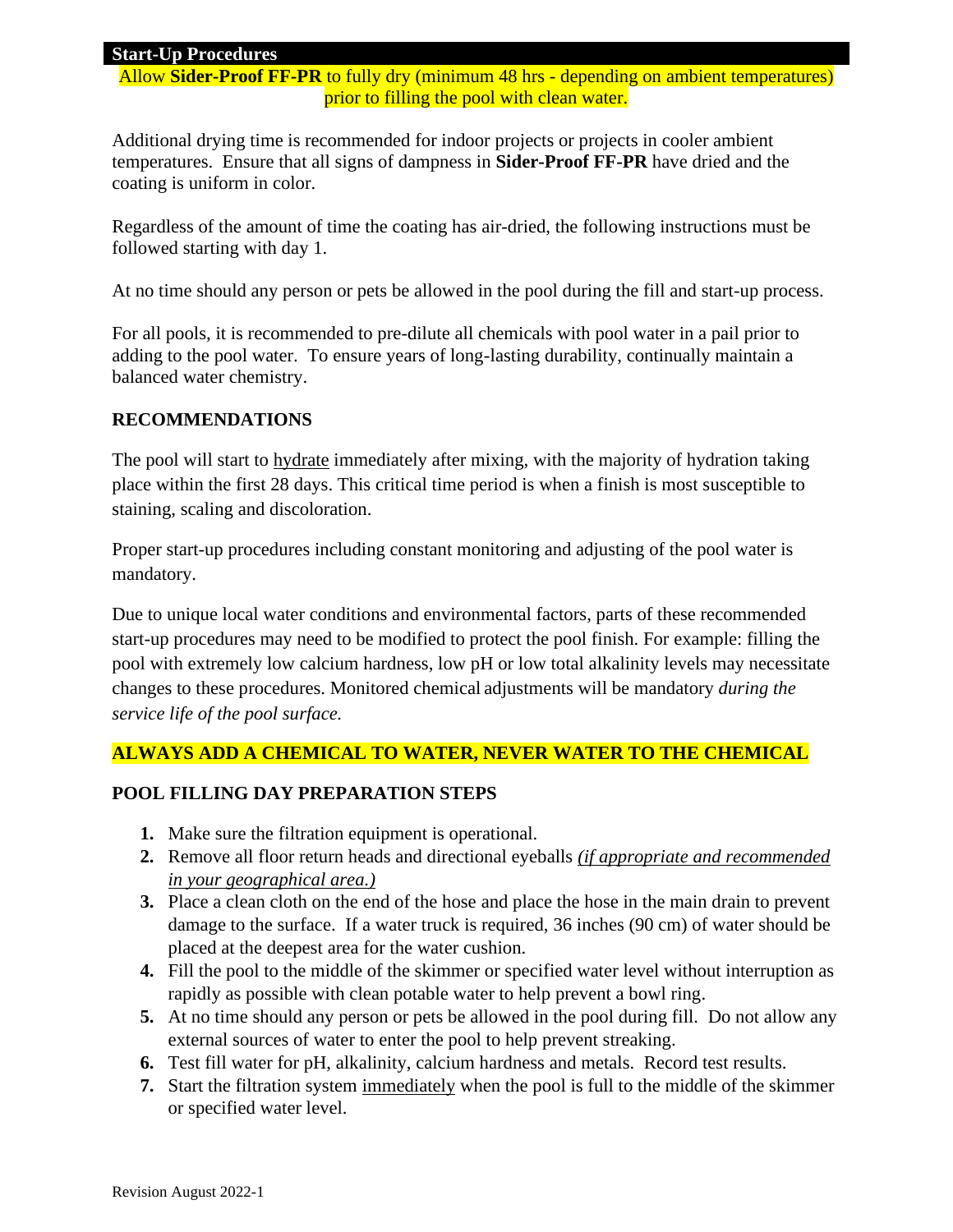## **Start-Up Process:**

## **Day 1**

- 1. Once filled, pre-dilute and add a quality sequestering agent using the recommended initial start-up dosage per the sequestering agent's manufacturer.
- 1. High alkalinity should be adjusted to 80 ppm using pre-diluted Muriatic Acid (31-33% Hydrochloric acid). Always pre-dilute the acid by adding it to a five-gallon (19 L) Bucket of pool water.
- 2. Low Alkalinity should be adjusted to 80 ppm using sodium bicarbonate (baking soda).
- 3. pH should be reduced to 7.2 to 7.6 adding pre-diluted Muriatic Acid.
- 4. Operate filtration system continuously for a minimum of 5 days
- 5. You may use a soft bristle brush to stir/remove any calcium or other deposits
- 6. DO NOT add chlorine for 5 days
- 7. DO NOT turn on pool heater for 5 days

## **Day 2**

- 1. Test pH, Alkalinity and Calcium Hardness and repeat steps 2-8 of **Day 1**.
- 2. Once the alkalinity is adjusted to 80 ppm and the pH is adjusted to 7.2 to 7.6, then adjust calcium hardness levels to a minimum of 150 ppm. (CAUTION: Adjustments requiring more than 20lb. of CaCl² should be pre-diluted and added in 10lb. increments- morning and afternoon.)

## **Day 3 & 4**

1. Test pH, Alkalinity and Calcium Hardness and repeat steps 2-8 of **Day 1**.

## **Day 5**

- 1. Test pH, Alkalinity and Calcium Hardness and repeat steps 2-8 of **Day 1**
- 2. Pre-diluted chlorine may be added to achieve 1.5 to 3 ppm.
- 3. Return filtration system to normal schedule

## **Day 6 to Day 28**

- 1. Test pH, Alkalinity and Calcium Hardness and repeat steps 2-8 of **Day 1**.
- 2. Calcium levels should be adjusted slowly over the 28-day period not to exceed 200 ppm.
- 3. Adjust Cyanuric acid levels to 30 to 50 ppm based on the primary sanitizer of the pool (pre-dissolve and add through the skimmer).
- 4. **After Day 14** - For Salt chlorination systems, you may add salt.Predilute the salt to prevent it from landing & stagnating on the bottom and eroding the plaster.

## **Daily Water Chemistry After 28 Days**

- Free Chlorine  $= 1$  to 3 ppm
- Total Chlorine  $= 1$  to 3 ppm
- Sequestering Agent as per Manufacturer's directions
- $pH = 7.2$  to 7.6
- Total Alkalinity  $= 80$  to 120 ppm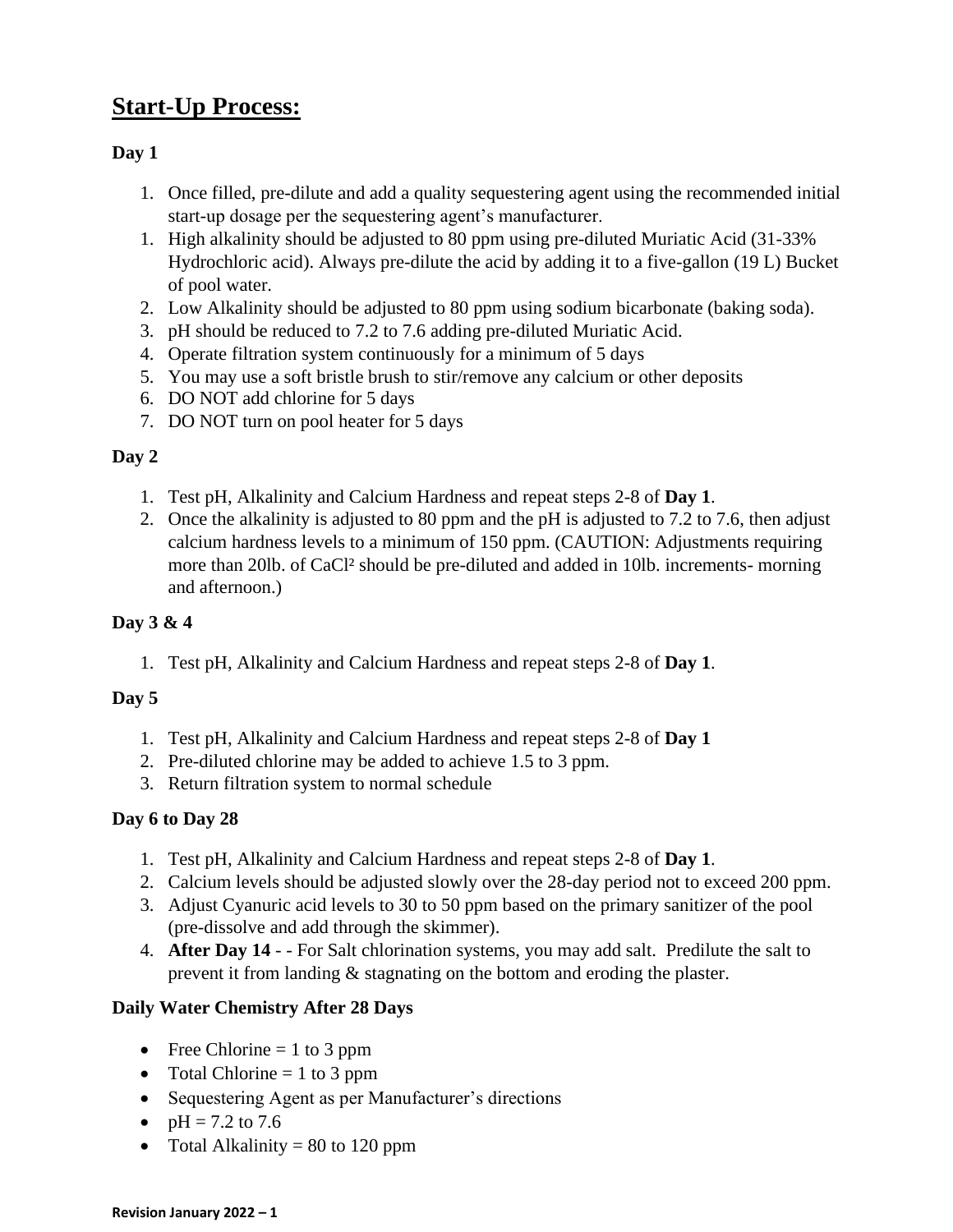- Calcium hardness  $= 200$  to 400 ppm
- Cyanuric acid = 30 to 50 ppm (100 ppm is max)
- TDS = 300 to 1800 ppm (non-salt pools)
- Salt Level= according to the manufacturer recommendations (Salt chlorination ONLY)
- ➢ **Do not** add salt for 14 days in salt water systems
- ➢ **Do not** hard-bristle brush the coating or allow anything abrasive against the coating for 14 days.
- $\triangleright$  You may use a soft bristle brush to stir/remove any calcium or other deposits
- ➢ **Do not** use a manual wheeled vacuum system for 14 days.
- ➢ **Do not** use an automatic pool cleaner for four weeks.
- ➢ Additional drying time is recommended for indoor projects or during cooler temperatures.

#### Recommended Tools

- **Drill:** DeWalt  $\frac{1}{2}$ " drill, Type 3, 7.8 A  $/$  450 rpm or similar
- **Paddle:** Large square mortar paddle (not small paint paddle)
- **Trowel:** Stainless steel trowel
- **Roller:** 9" shed-resistant fabric, 3/8" to 1/2" nap
- **Pail:** 5-gallon plastic pail or larger
- **MagicTrowel®** (photo right): Available in different sizes, 12" and 18" are recommended
- **Sponge:** Masonry/grout sponge
- **Sanding Sponge:** Fine/Medium grit sanding sponge

#### Limitations

Apply when ambient and shell/surface temperatures are above  $45^{\circ}$  F ( $8^{\circ}$  C) during application and drying period. Do not apply to overheated, excessively dry or frozen substrate, or during periods of high winds. Mist as necessary to prevent rapid drying in high temperature applications. Do not allow more than 5 days between coats. Due to the natural ingredients which make up **Sider-Proof FF-PR** or the nature of the substrate, the development of efflorescence may naturally occur and appear on the surface of **Sider-Proof FF-PR**. **Sider-Proof FF-PR** may remain out of the water as long as desired without the risk of *check-cracking*; however, the coating will continue to harden and reach full cure once underwater.

Note: Due to the natural ingredients which make-up **Sider Proof FF-PR,** the use of colors or the nature of the substrate, the development of efflorescence may naturally occur and appear on the surface. Final texture and color of installed material may vary due to its composition and variations in application tools and techniques, weather and lighting conditions, and other factors beyond the control of the manufacturer. Sider-Crete, Inc. assumes no liability for variations caused by conditions beyond its control.

#### Clean Up

Clean tools and equipment after use prior to drying with water. Clean up and remove all debris and materials from the site caused by the installation according to federal, state and local regulations and dispose of waste in an approved landfill.

#### Health and Safety

KEEP OUT OF REACH OF CHILDREN AND ANIMALS. Product is alkaline and may burn or irritate upon contact with eyes or skin. Do not ingest. Use of safety goggles, rubber gloves and dust respirator is recommended. This product contains crystalline silica. Take measures to contain and reduce dust.